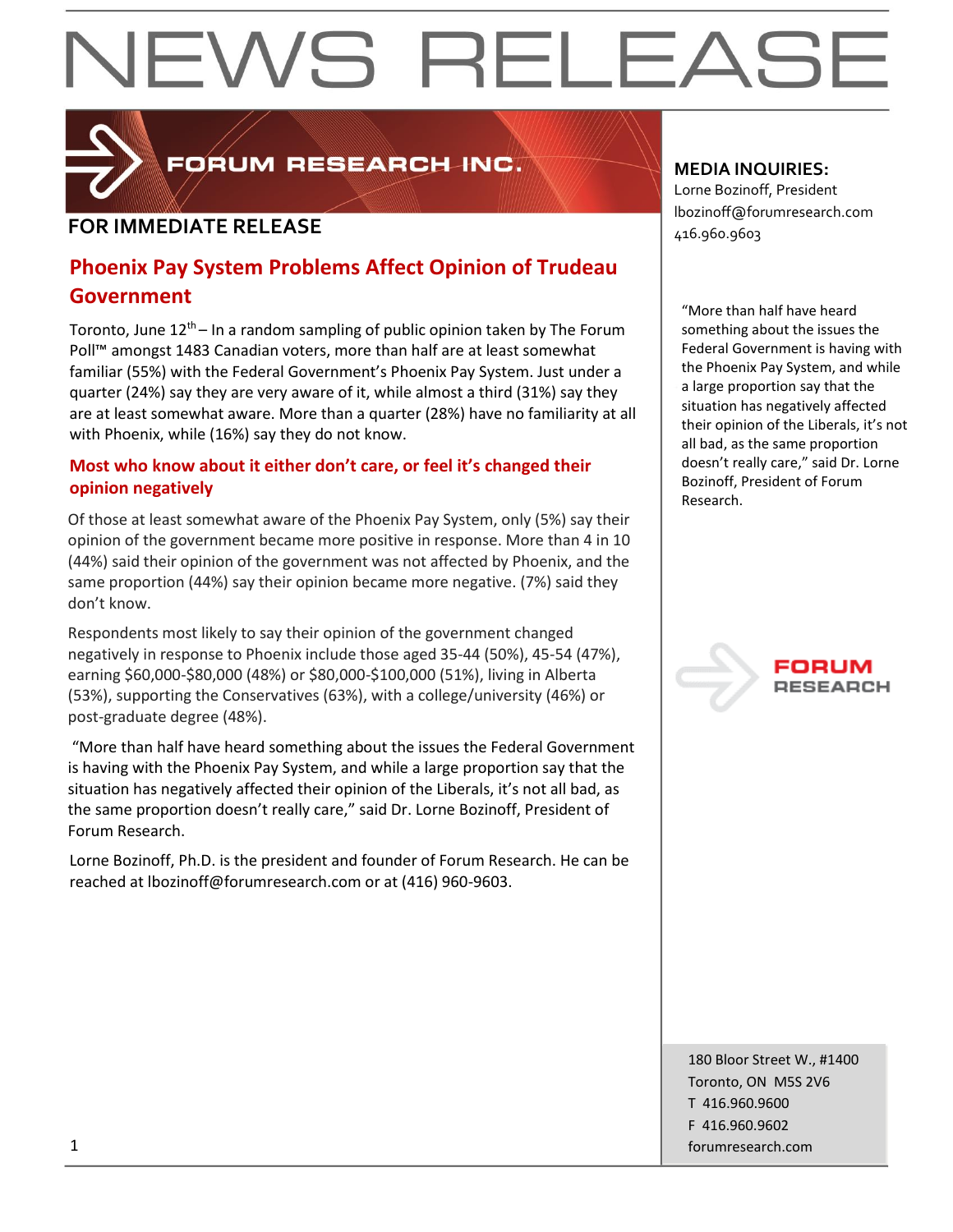# EWS RELEAS

#### **Methodology**

The Forum Poll™ was conducted by Forum Research with the results based on an interactive voice response telephone survey of 1483 randomly selected Canadian Voters. The poll was conducted June 6-8, 2017.

PORUM RESEARCH INC.

Results based on the total sample are considered accurate +/- 3%, 19 times out of 20. Subsample results will be less accurate. Margins of error for subsample (such as age, gender) results are available at [www.forumresearch.com/samplestim.asp](http://www.forumresearch.com/samplestim.asp)

Where appropriate, the data has been statistically weighted by age, region, and other variables to ensure that the sample reflects the actual population according to the latest Census data.

This research is not necessarily predictive of future outcomes, but rather, captures opinion at one point in time. Actual results will depend on the parties' abilities to get their voters out. Forum Research conducted this poll as a public service and to demonstrate our survey research capabilities. Forum houses its poll results in the Data Library of the Department of Political Science at the University of Toronto.

With offices across Canada and around the world, 100% Canadian-owned Forum Research is one of the country's leading survey research firms. This Forum Poll™and other polls may be found at Forum's poll archive at [www.forumresearch.com/polls.asp](http://www.forumresearch.com/polls.asp)

#### **MEDIA INQUIRIES:**

Lorne Bozinoff, President lbozinoff@forumresearch.com 416.960.9603



180 Bloor Street W., #1400 Toronto, ON M5S 2V6 T 416.960.9600 F 416.960.9602 2 forumresearch.com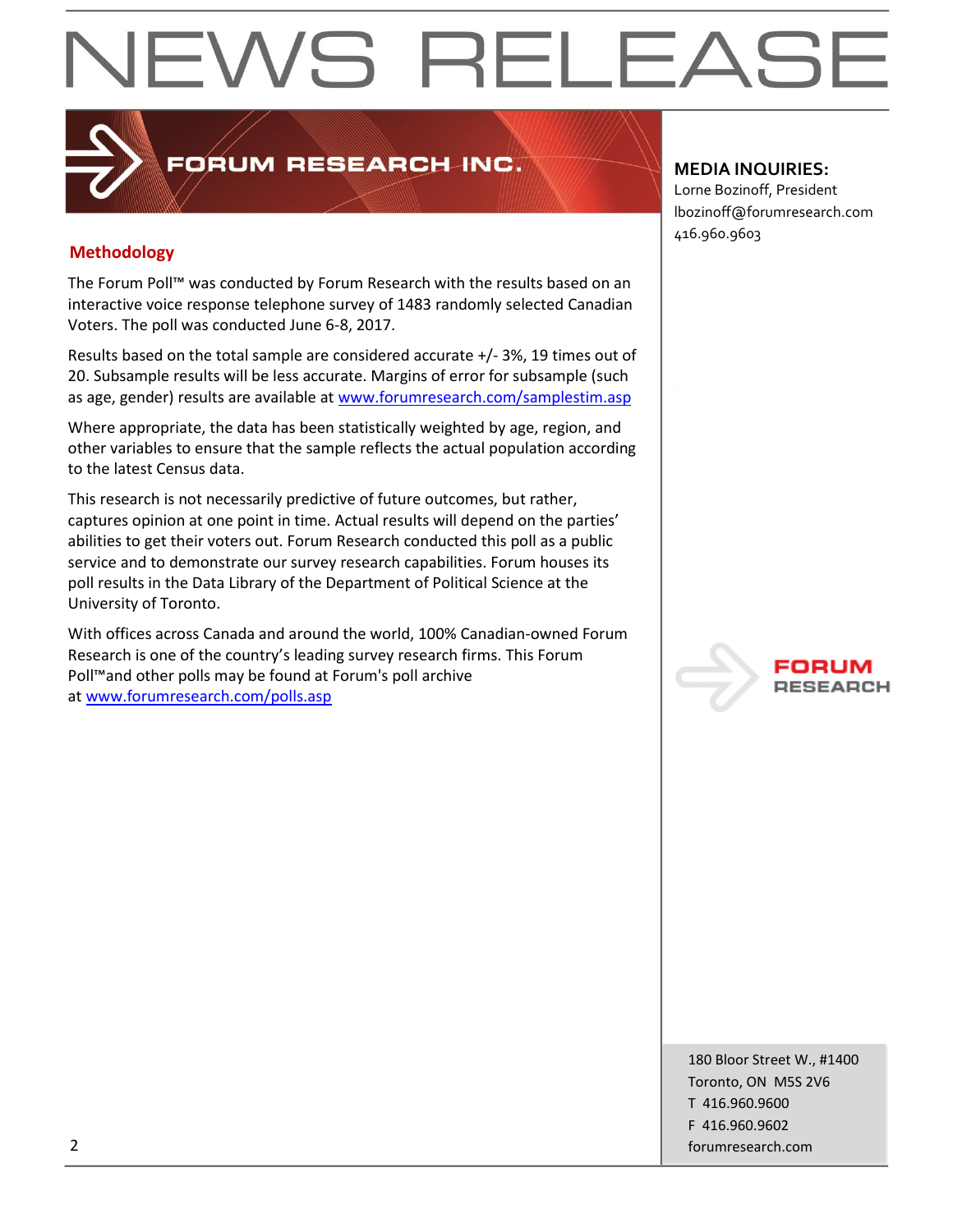# **NEWS RELEASE**



### FORUM RESEARCH INC.

#### Awareness of the Phoenix Pay System **Awareness of the Phoenix Pay System Awareness of the Phoenix Pay System**

*Please rate your awareness of the Federal Government's phoenix pay system?*

#### *Age/Gender*

| %                | <b>Total</b> | 18-34 | 35-44 | 45-54 | 55-64 | $65+$ | <b>Male</b> | <b>Female</b> |
|------------------|--------------|-------|-------|-------|-------|-------|-------------|---------------|
| Sample           | 1483         | 234   | 191   | 218   | 334   | 506   | 769         | 681           |
| Very aware       | 24           | 20    | 26    | 24    | 29    | 26    | 27          | 22            |
| Somewhat aware   | 31           | 31    | 29    | 33    | 31    | 31    | 32          | 29            |
| Not at all aware | 28           | 36    | 29    | 26    | 22    | 24    | 26          | 31            |
| Don't know       | 16           | 14    | 16    | 17    | 18    | 19    | 15          | 18            |

#### *Income*

| %                 | <b>Total</b> | $<$ \$20 $K$ | $$20-$<br><b>\$40K</b> | $$40-$<br><b>\$60K</b> | \$60-<br><b>\$80K</b> | \$80-<br>\$100K | $$100-$<br><b>\$250K</b> |
|-------------------|--------------|--------------|------------------------|------------------------|-----------------------|-----------------|--------------------------|
| Sample            | 1483         | 150          | 233                    | 243                    | 172                   | 146             | 240                      |
| Very aware        | 24           | 18           | 20                     | 25                     | 26                    | 31              | 27                       |
| Somewhat<br>aware | 31           | 21           | 33                     | 31                     | 34                    | 31              | 38                       |
| Not at all aware  | 28           | 33           | 27                     | 29                     | 22                    | 25              | 28                       |
| Don't know        | 16           | 28           | 20                     | 15                     | 18                    | 12              | 7                        |

#### *Education*

| %                   | <b>Total</b> | <b>Secondary</b><br>school or less | Some college or<br>university | <b>Completed college</b><br>or university |     |  |
|---------------------|--------------|------------------------------------|-------------------------------|-------------------------------------------|-----|--|
| Sample              | 1483         | 256                                | 399                           | 562                                       | 266 |  |
| Very aware          | 24           | 18                                 | 19                            | 27                                        | 33  |  |
| Somewhat<br>aware   | 31           | 26                                 | 31                            | 32                                        | 32  |  |
| Not at all<br>aware | 28           | 34                                 | 31                            | 27                                        | 22  |  |
| Don't know          | 16           | 22                                 | 19                            | 14                                        | 13  |  |

#### **MEDIA INQUIRIES:**

Lorne Bozinoff, President lbozinoff@forumresearch.com



180 Bloor Street W., #1400 Toronto, ON M5S 2V6 T 416.960.9600 F 416.960.9602 3 forumresearch.com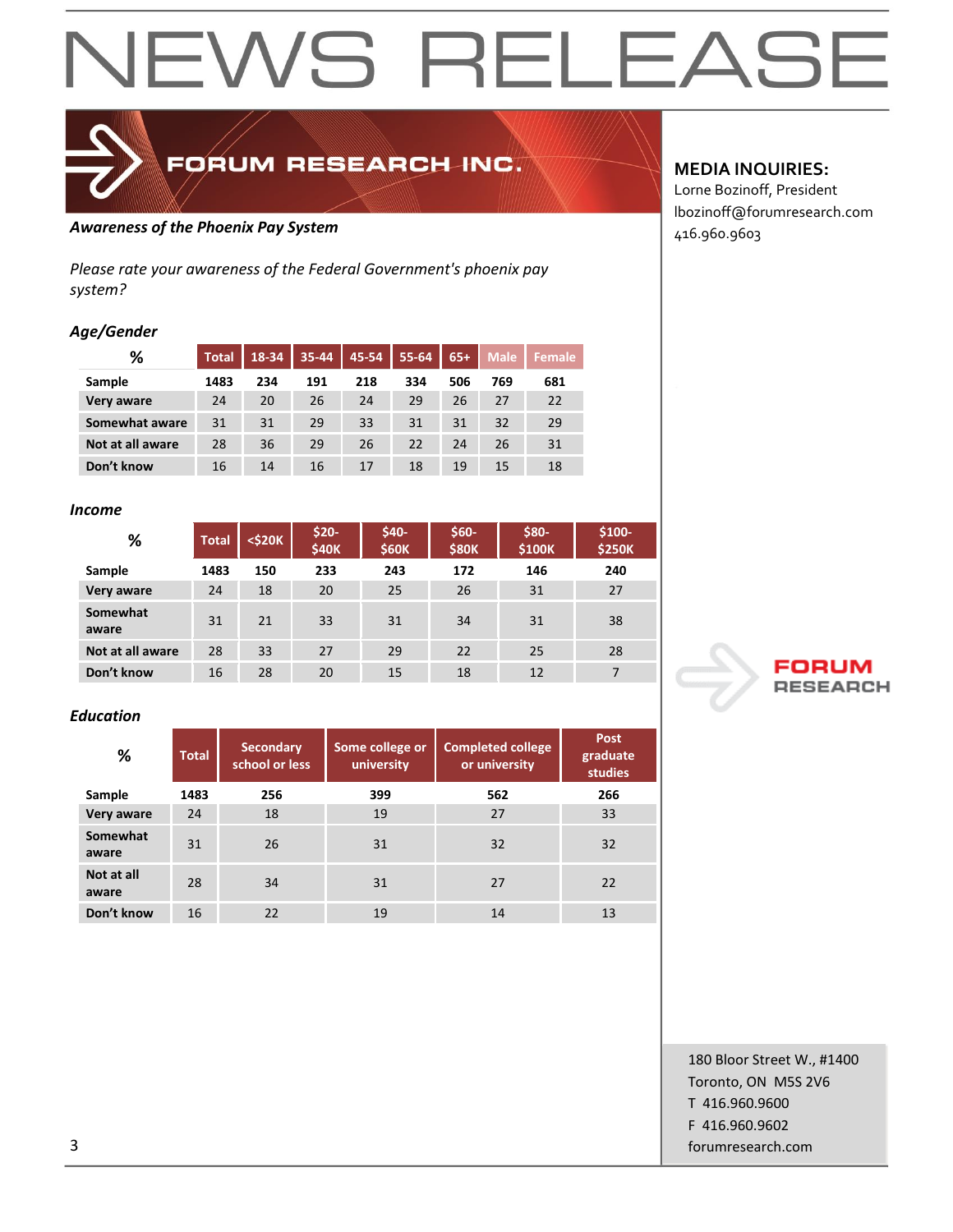# NEWS RELEASE

### FORUM RESEARCH INC.

#### *Region*

| %                | <b>Total</b> | <b>ATL</b> | QC  | <b>ON</b> | <b>MB/SK</b> | AB  | <b>BC</b> |
|------------------|--------------|------------|-----|-----------|--------------|-----|-----------|
| Sample           | 1483         | 104        | 356 | 545       | 126          | 157 | 195       |
| Very aware       | 24           | 23         | 33  | 24        | 17           | 19  | 19        |
| Somewhat aware   | 31           | 39         | 27  | 31        | 38           | 30  | 30        |
| Not at all aware | 28           | 27         | 15  | 32        | 31           | 34  | 37        |
| Don't know       | 16           | 11         | 25  | 13        | 14           | 17  | 14        |

#### *Voter Intention*

| ,,,,,,,,,,,,,,,,    |              |                     |                |                                 |       |                                 |              |  |  |
|---------------------|--------------|---------------------|----------------|---------------------------------|-------|---------------------------------|--------------|--|--|
| %                   | <b>Total</b> | <b>Conservative</b> | <b>Liberal</b> | <b>New</b><br><b>Democratic</b> | Green | <b>Bloc</b><br><b>Quebecois</b> | <b>Other</b> |  |  |
| Sample              | 1483         | 492                 | 526            | 182                             | 104   | 69                              | 34           |  |  |
| Very aware          | 24           | 22                  | 26             | 25                              | 23    | 28                              | 30           |  |  |
| Somewhat<br>aware   | 31           | 30                  | 34             | 32                              | 28    | 21                              | 21           |  |  |
| Not at all<br>aware | 28           | 30                  | 26             | 27                              | 37    | 20                              | 30           |  |  |
| Don't know          | 16           | 17                  | 14             | 16                              | 13    | 30                              | 18           |  |  |

#### **MEDIA INQUIRIES:**

Lorne Bozinoff, President lbozinoff@forumresearch.com 416.960.9603



180 Bloor Street W., #1400 Toronto, ON M5S 2V6 T 416.960.9600 F 416.960.9602 4 forumresearch.com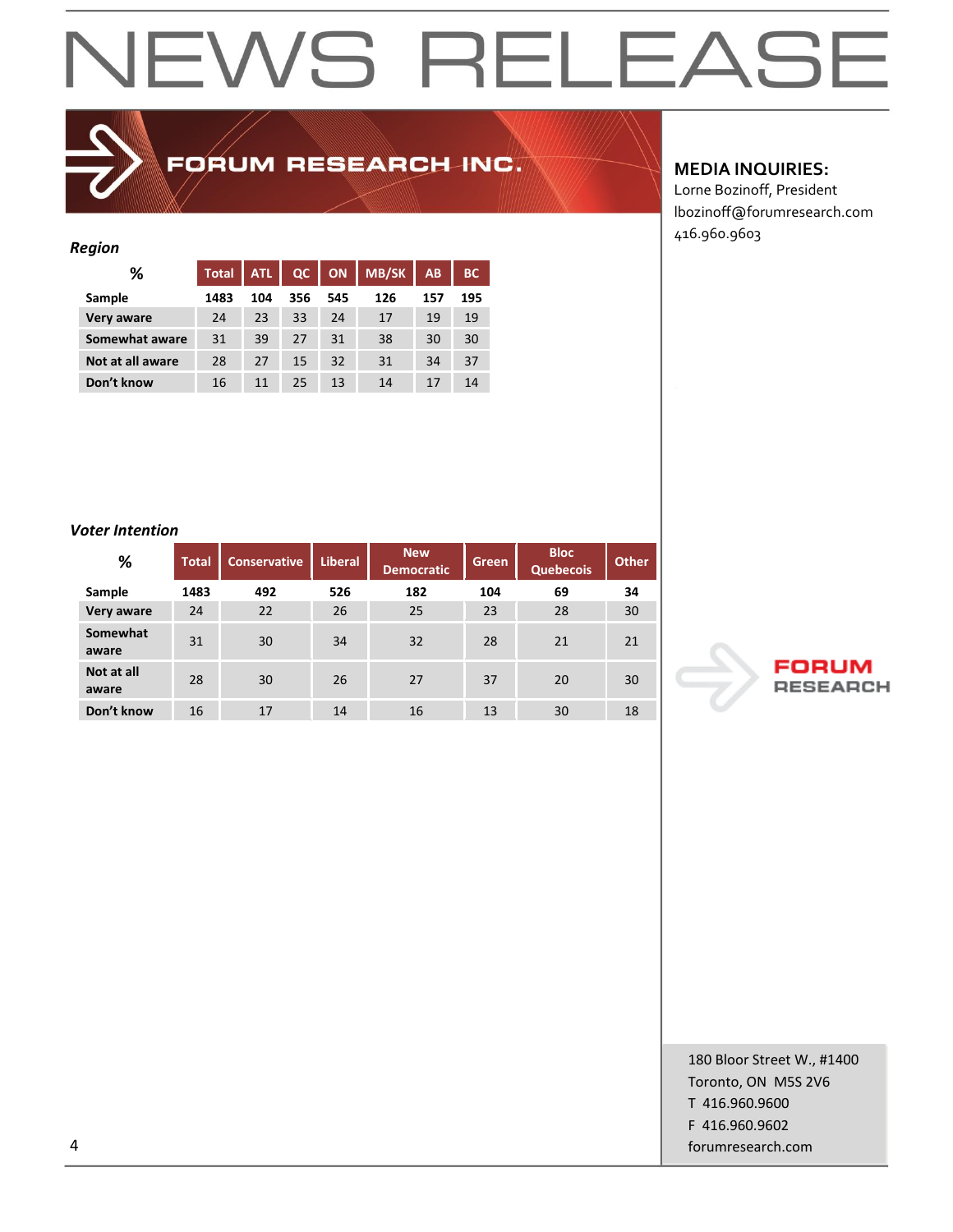# **NEWS RELEASE**

### FORUM RESEARCH INC.

#### **Opinion changes based on Phoeniex Company of the Company of the Company of the Company of the Company of the Company of the Company of the Company of the Company of the Company of the Company of the Company of the Compa**

*Based on what you have seen or heard about the phoenix pay system, how has your opinion of the Federal Government changed?*

#### *[BASE: Aware of Phoenix]*

#### *Age/Gender*

| %                                      | <b>Total</b> | $18 -$<br>34 | $35 -$<br>44 | 45-<br>54 | 55-<br>64 | $65+$          | <b>Male</b>    | <b>Female</b> |
|----------------------------------------|--------------|--------------|--------------|-----------|-----------|----------------|----------------|---------------|
| Sample                                 | 841          | 126          | 105          | 125       | 200       | 285            | 461            | 358           |
| <b>Opinion became more</b><br>positive | 5            | 6            | 6            | 5         | 3         | $\overline{4}$ | $\overline{4}$ | 5             |
| Opinion did not change                 | 44           | 54           | 38           | 42        | 46        | 38             | 45             | 44            |
| <b>Opinion became more</b><br>negative | 44           | 33           | 50           | 47        | 44        | 46             | 45             | 41            |
| Don't know                             | 7            | 7            | 6            | 6         | 7         | 13             | 5              | 10            |

#### *Income*

| ℅                                      | <b>Total</b> | $<$ \$20 $K$ | $$20-$<br>\$40K | \$40-<br>\$60K | $$60-$<br><b>\$80K</b> | \$80-<br>\$100K | \$100-<br><b>\$250K</b> |
|----------------------------------------|--------------|--------------|-----------------|----------------|------------------------|-----------------|-------------------------|
| Sample                                 | 841          | 61           | 126             | 141            | 102                    | 93              | 155                     |
| <b>Opinion became more</b><br>positive | 5            | 9            | 5               | $\overline{4}$ | 2                      | 3               | 8                       |
| Opinion did not<br>change              | 44           | 52           | 47              | 51             | 42                     | 36              | 45                      |
| <b>Opinion became more</b><br>negative | 44           | 26           | 36              | 39             | 48                     | 51              | 43                      |
| Don't know                             | 7            | 13           | 12              | 6              | 7                      | 9               | $\overline{4}$          |

#### *Education*

| %                                         | <b>Total</b> | <b>Secondary</b><br>school or less | Some college<br>or university | <b>Completed</b><br>college or<br>university | <b>Post</b><br>graduate<br><b>studies</b> |
|-------------------------------------------|--------------|------------------------------------|-------------------------------|----------------------------------------------|-------------------------------------------|
| Sample                                    | 841          | 113                                | 212                           | 342                                          | 174                                       |
| <b>Opinion</b><br>became more<br>positive | 5            | 10                                 | $\overline{4}$                | $\overline{4}$                               | 6                                         |
| Opinion did not<br>change                 | 44           | 47                                 | 43                            | 45                                           | 42                                        |
| <b>Opinion</b><br>became more<br>negative | 44           | 32                                 | 41                            | 46                                           | 48                                        |
| Don't know                                | 7            | 11                                 | 11                            | 6                                            | $\overline{4}$                            |
|                                           |              |                                    |                               |                                              |                                           |

#### **MEDIA INQUIRIES:**

Lorne Bozinoff, President lbozinoff@forumresearch.com



180 Bloor Street W., #1400 Toronto, ON M5S 2V6 T 416.960.9600 F 416.960.9602 5 forumresearch.com